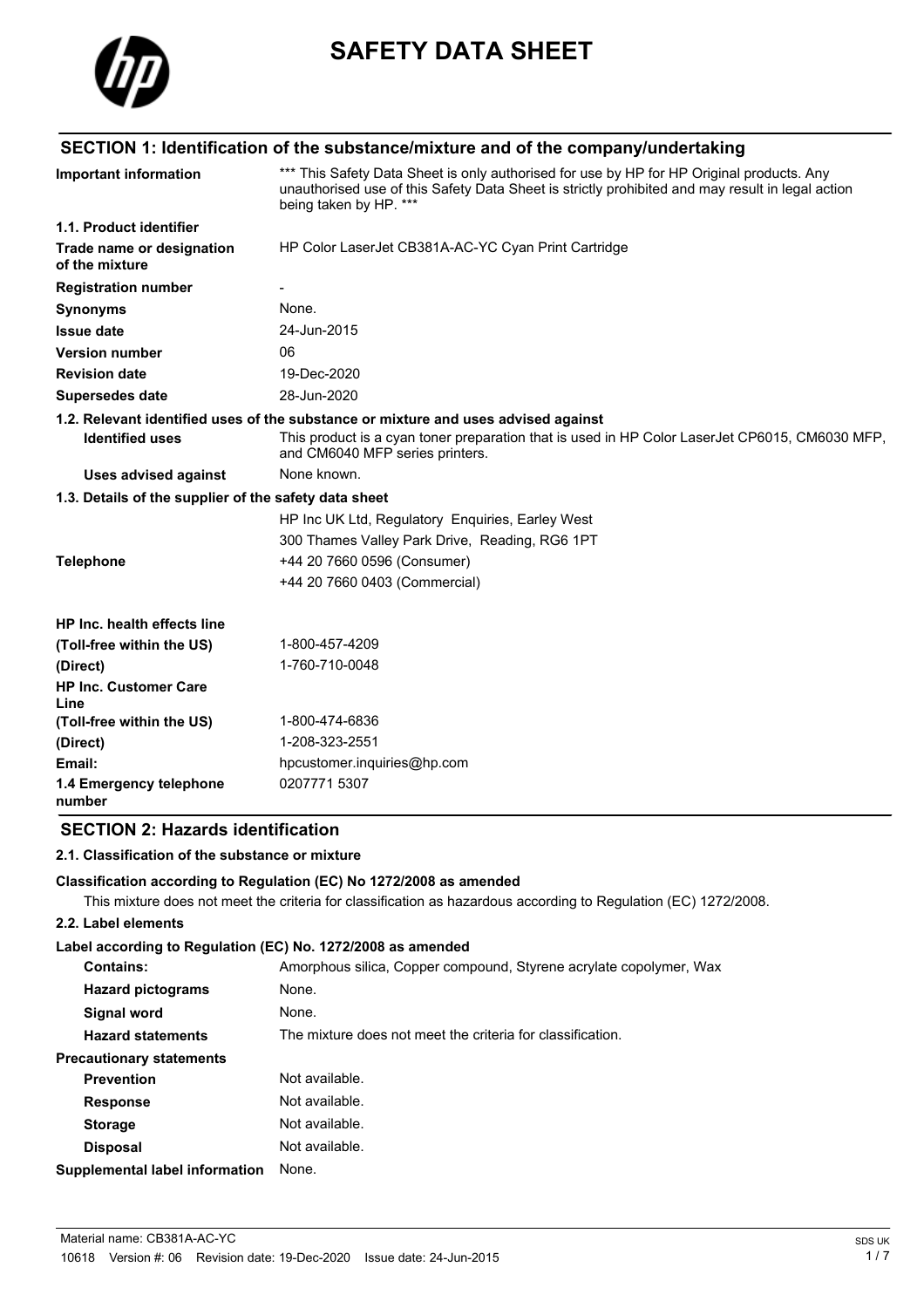None of the other ingredients in this preparation are classified as carcinogens according to ACGIH, EU, IARC, MAK, NTP or OSHA. This preparation contains no component classified as Persistent, Bioaccumulative, and Toxic (PBT) or very Persistent and very Bioaccumulative (vPvB) as defined under Regulation (EC) 1907/2006.

## **SECTION 3: Composition/information on ingredients**

#### **3.2. Mixtures**

#### **General information**

| <b>Chemical name</b>                               | %     |                        | CAS-No. / EC No. REACH Registration No. | Index No.                | <b>Notes</b> |
|----------------------------------------------------|-------|------------------------|-----------------------------------------|--------------------------|--------------|
| Styrene acrylate copolymer                         | < 85  | <b>Trade Secret</b>    | $\blacksquare$                          |                          |              |
|                                                    |       | -                      |                                         |                          |              |
| <b>Classification:</b><br>$\overline{\phantom{a}}$ |       |                        |                                         |                          |              |
| Wax                                                | < 15  | <b>Trade Secret</b>    | $\blacksquare$                          |                          |              |
| <b>Classification:</b><br>$\overline{\phantom{a}}$ |       |                        |                                         |                          |              |
| Copper compound                                    | $<$ 5 | <b>Trade Secret</b>    |                                         | $\overline{\phantom{0}}$ |              |
| <b>Classification:</b><br>$\overline{\phantom{0}}$ |       |                        |                                         |                          |              |
| Amorphous silica                                   | $2$   | 7631-86-9<br>231-545-4 | 01-2119379499-16-xxxx                   |                          |              |
| <b>Classification:</b><br>$\blacksquare$           |       |                        |                                         |                          |              |

## **SECTION 4: First aid measures**

### **General information** Not available.

| 4.1. Description of first aid measures                                                |                                                                                                                                                                                                   |
|---------------------------------------------------------------------------------------|---------------------------------------------------------------------------------------------------------------------------------------------------------------------------------------------------|
| <b>Inhalation</b>                                                                     | Move person to fresh air immediately. If irritation persists, consult a physician.                                                                                                                |
| <b>Skin contact</b>                                                                   | Wash affected areas thoroughly with mild soap and water. Get medical attention if irritation<br>develops or persists.                                                                             |
| Eye contact                                                                           | Do not rub eyes. Immediately flush with large amounts of clean, warm water (low pressure) for at<br>least 15 minutes or until particles are removed. If irritation persists, consult a physician. |
| Ingestion                                                                             | Rinse mouth out with water. Drink one to two glasses of water. If symptoms occur, consult a<br>physician.                                                                                         |
| 4.2. Most important symptoms<br>and effects, both acute and<br>delayed                | Not available.                                                                                                                                                                                    |
| 4.3. Indication of any<br>immediate medical attention<br>and special treatment needed | Not available.                                                                                                                                                                                    |

### **SECTION 5: Firefighting measures**

| <b>General fire hazards</b>                                   | Not available.                                              |
|---------------------------------------------------------------|-------------------------------------------------------------|
| 5.1. Extinguishing media                                      |                                                             |
| Suitable extinguishing<br>media                               | CO <sub>2</sub> , water, or dry chemical                    |
| Unsuitable extinguishing<br>media                             | None known.                                                 |
| 5.2. Special hazards arising<br>from the substance or mixture | Not available.                                              |
| 5.3. Advice for firefighters                                  |                                                             |
| <b>Special protective</b><br>equipment for firefighters       | Not available.                                              |
| <b>Special fire fighting</b><br>procedures                    | If fire occurs in the printer, treat as an electrical fire. |
| <b>Specific methods</b>                                       | None established.                                           |

## **SECTION 6: Accidental release measures**

| 6.1. Personal precautions, protective equipment and emergency procedures |                                                                                                           |  |
|--------------------------------------------------------------------------|-----------------------------------------------------------------------------------------------------------|--|
| For non-emergency<br>personnel                                           | Minimize dust generation and accumulation.                                                                |  |
| For emergency responders                                                 | Not available.                                                                                            |  |
| 6.2. Environmental precautions                                           | Do not flush into surface water or sanitary sewer system. See also section 13 Disposal<br>considerations. |  |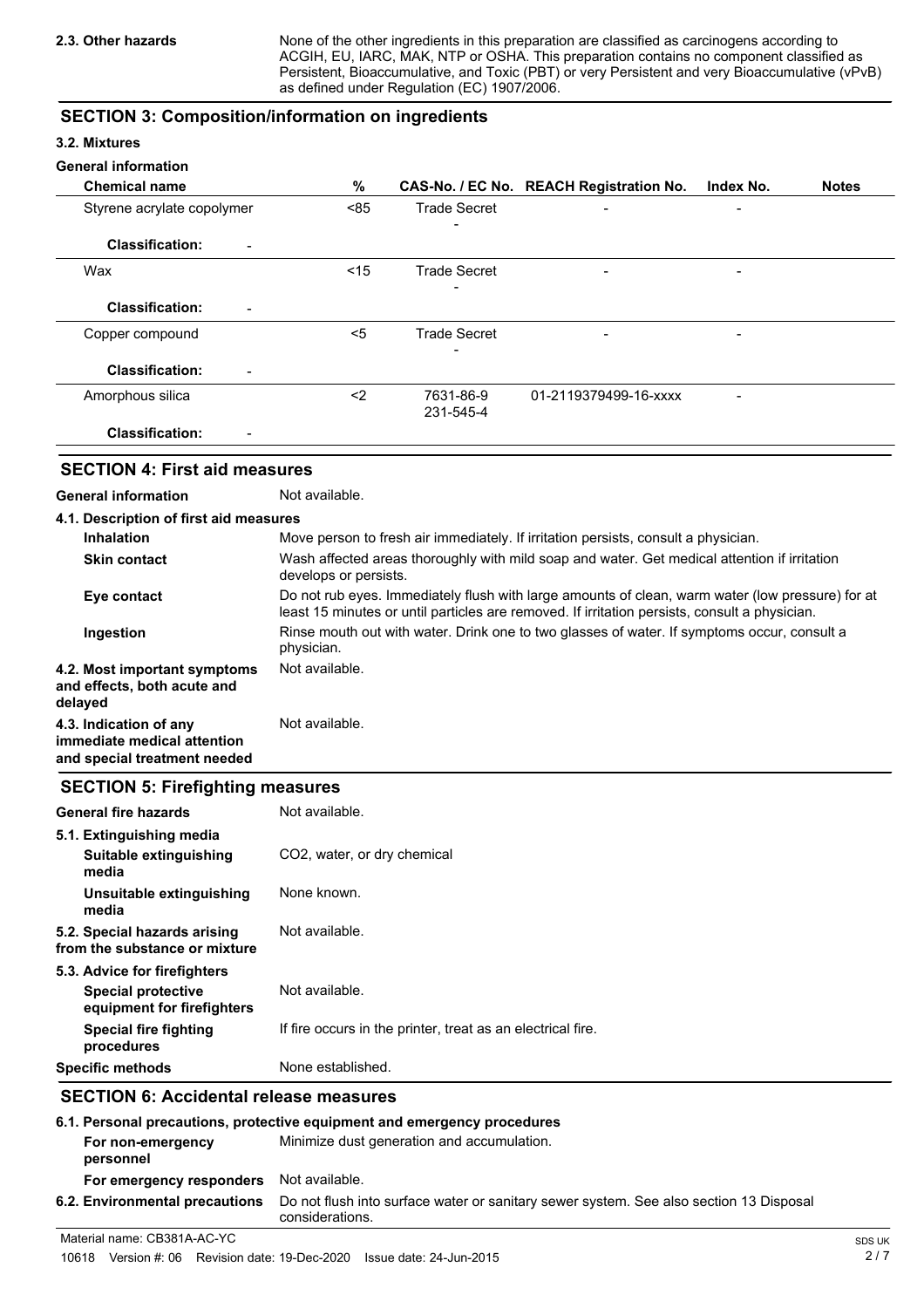**6.4. Reference to other** Not available. **sections**

## **SECTION 7: Handling and storage**

| 7.1. Precautions for safe<br>handling                                          | Keep out of the reach of children. Avoid inhalation of dust and contact with skin and eyes. Use with<br>adequate ventilation. Keep away from excessive heat, sparks, and open flames. |
|--------------------------------------------------------------------------------|---------------------------------------------------------------------------------------------------------------------------------------------------------------------------------------|
| 7.2. Conditions for safe<br>storage, including any<br><i>incompatibilities</i> | Keep out of the reach of children. Keep tightly closed and dry. Store at room temperature. Store<br>away from strong oxidizers.                                                       |
| 7.3. Specific end use(s)                                                       | Not available.                                                                                                                                                                        |

## **SECTION 8: Exposure controls/personal protection**

| 8.1. Control parameters                              |                                                                                                                                                                                                                                                                                                                                    |
|------------------------------------------------------|------------------------------------------------------------------------------------------------------------------------------------------------------------------------------------------------------------------------------------------------------------------------------------------------------------------------------------|
| <b>Occupational exposure limits</b>                  | No exposure limits noted for ingredient(s).                                                                                                                                                                                                                                                                                        |
| <b>Biological limit values</b>                       | No biological exposure limits noted for the ingredient(s).                                                                                                                                                                                                                                                                         |
| <b>Recommended monitoring</b><br>procedures          | Not available.                                                                                                                                                                                                                                                                                                                     |
| Derived no effect levels<br>(DNELs)                  | Not available.                                                                                                                                                                                                                                                                                                                     |
| <b>Predicted no effect</b><br>concentrations (PNECs) | Not available.                                                                                                                                                                                                                                                                                                                     |
| <b>Exposure guidelines</b>                           | , 5 mg/m3 (Respirable Fraction), 3 mg/m3 (Respirable Particulate) Amorphous silica:  USA OSHA<br>(TWA/PEL): 20 mppcf 80 (mg/m3)/%SiO2, ACGIH (TWA/TLV): 10 mg/m3 TRGS 900<br>(Luftgrenzwert) - 10 mg/m3 (Einatembare partikel), 3 mg/m3 (Alveolengängige fraktion) UK WEL:<br>10 mg/m3 (Respirable Dust), 5 mg/m3 (Inhalable Dust) |
| 8.2. Exposure controls                               |                                                                                                                                                                                                                                                                                                                                    |
| Appropriate engineering<br>controls                  | Use in a well ventilated area.                                                                                                                                                                                                                                                                                                     |
|                                                      | Individual protection measures, such as personal protective equipment                                                                                                                                                                                                                                                              |
| <b>General information</b>                           | No personal respiratory protective equipment required under normal conditions of use.                                                                                                                                                                                                                                              |
| <b>Eye/face protection</b>                           | Not available.                                                                                                                                                                                                                                                                                                                     |
| <b>Skin protection</b>                               |                                                                                                                                                                                                                                                                                                                                    |
| - Hand protection                                    | Not available.                                                                                                                                                                                                                                                                                                                     |
| - Other                                              | Not available.                                                                                                                                                                                                                                                                                                                     |
| <b>Respiratory protection</b>                        | Not available.                                                                                                                                                                                                                                                                                                                     |
| <b>Thermal hazards</b>                               | Not available.                                                                                                                                                                                                                                                                                                                     |
| <b>Hygiene measures</b>                              | Not available.                                                                                                                                                                                                                                                                                                                     |
| <b>Environmental exposure</b><br>controls            | Not available.                                                                                                                                                                                                                                                                                                                     |

## **SECTION 9: Physical and chemical properties**

## **9.1. Information on basic physical and chemical properties**

| Fine powder         |
|---------------------|
| Solid.              |
| solid               |
| Cyan                |
| Slight plastic odor |
| Not available.      |
| Not applicable      |
| Not available.      |
| Not applicable      |
| Not applicable      |
| Not applicable      |
| Not available.      |
|                     |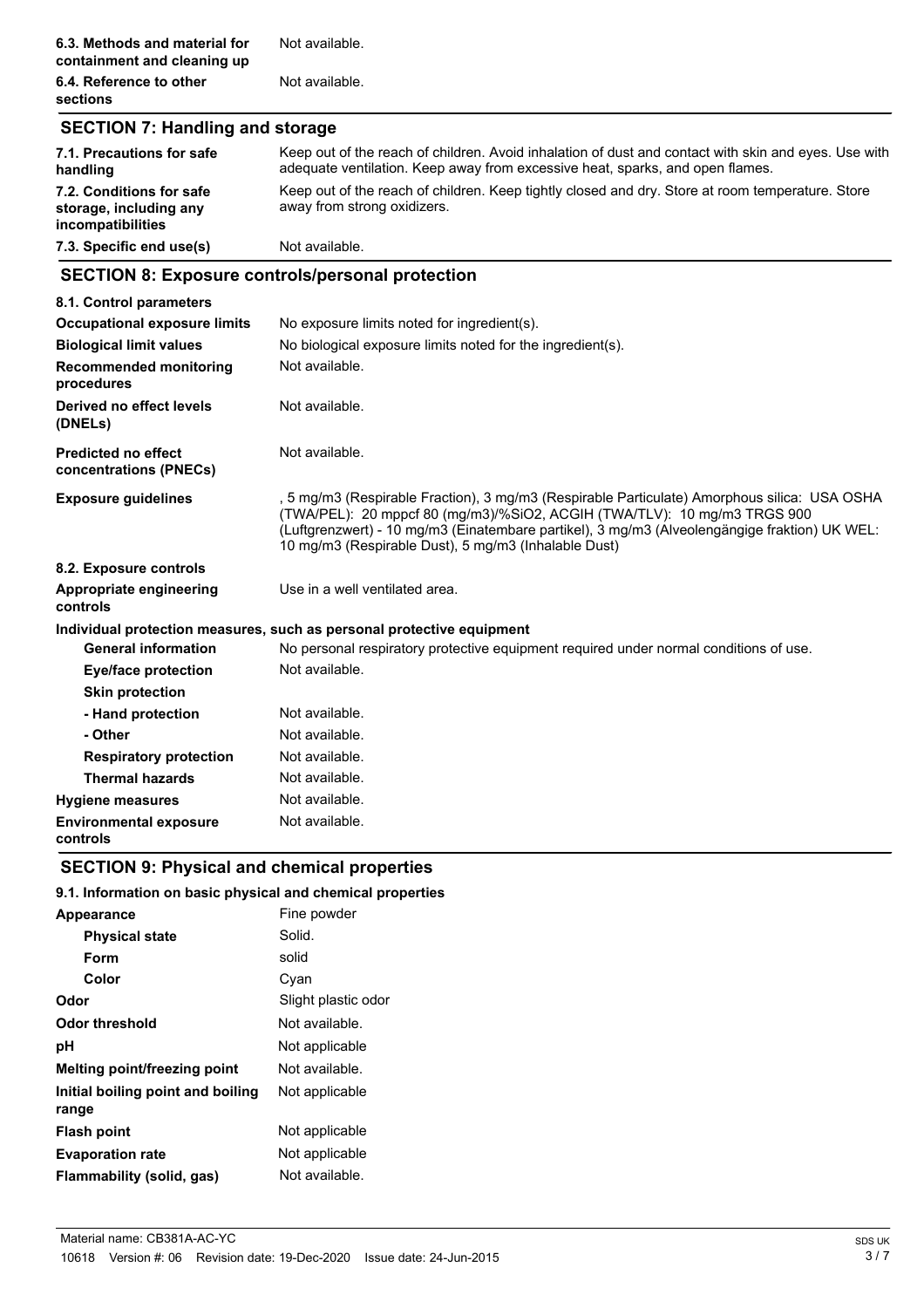#### **Upper/lower flammability or explosive limits**

| <b>ODDENTOWER HANDROMITY OF EXPIOSIVE INITIES</b> |                                                               |
|---------------------------------------------------|---------------------------------------------------------------|
| <b>Flammability limit - lower</b><br>$(\% )$      | Not flammable                                                 |
| <b>Flammability limit - upper</b><br>$(\% )$      | Not available.                                                |
| Vapor pressure                                    | Not applicable                                                |
| Vapor density                                     | Not applicable                                                |
| Solubility(ies)                                   |                                                               |
| Solubility (water)                                | Negligible in water. Partially soluble in toluene and xylene. |
| <b>Partition coefficient</b><br>(n-octanol/water) | Not available.                                                |
| <b>Auto-ignition temperature</b>                  | Not applicable                                                |
| Decomposition temperature                         | Not available.                                                |
| <b>Viscosity</b>                                  | Not applicable                                                |
| <b>Explosive properties</b>                       | Not available.                                                |
| <b>Oxidizing properties</b>                       | No information available.                                     |
| 9.2. Other information                            |                                                               |
| Softening point                                   | 212 - 302 °F (100 - 150 °C)                                   |
| <b>Specific gravity</b>                           | $1 - 1.2$                                                     |

## **SECTION 10: Stability and reactivity**

| 10.1. Reactivity                            | Not available.                          |
|---------------------------------------------|-----------------------------------------|
| 10.2. Chemical stability                    | Stable under normal storage conditions. |
| 10.3. Possibility of hazardous<br>reactions | Will not occur.                         |
| 10.4. Conditions to avoid                   | Imaging Drum: Exposure to light         |
| 10.5. Incompatible materials                | Strong oxidizers                        |
| 10.6. Hazardous<br>decomposition products   | Carbon monoxide and carbon dioxide.     |

## **SECTION 11: Toxicological information**

## General information **Not** available.

| Information on likely routes of exposure              |                                                                                                                                                          |
|-------------------------------------------------------|----------------------------------------------------------------------------------------------------------------------------------------------------------|
| <b>Inhalation</b>                                     | Under normal conditions of intended use, this material is not expected to be an inhalation hazard.                                                       |
| <b>Skin contact</b>                                   | Contact with skin may result in mild irritation.                                                                                                         |
| Eye contact                                           | Contact with eyes may result in mild irritation.                                                                                                         |
| Ingestion                                             | Ingestion is not a likely route of exposure.                                                                                                             |
| <b>Symptoms</b>                                       | Not available.                                                                                                                                           |
| 11.1. Information on toxicological effects            |                                                                                                                                                          |
| <b>Acute toxicity</b>                                 | Based on available data, the classification criteria are not met.                                                                                        |
| <b>Skin corrosion/irritation</b>                      | Based on available data, the classification criteria are not met.                                                                                        |
| Serious eye damage/eye<br>irritation                  | Based on available data, the classification criteria are not met.                                                                                        |
| <b>Respiratory sensitization</b>                      | Based on available data, the classification criteria are not met.                                                                                        |
| <b>Skin sensitization</b>                             | Based on available data, the classification criteria are not met.                                                                                        |
| Germ cell mutagenicity                                | Negative, does not indicate mutagenic potential (Ames Test: Salmonella typhimurium)<br>Based on available data, the classification criteria are not met. |
| Carcinogenicity                                       | Based on available data, the classification criteria are not met.                                                                                        |
| <b>Reproductive toxicity</b>                          | Based on available data, the classification criteria are not met.                                                                                        |
| Specific target organ toxicity -<br>single exposure   | Based on available data, the classification criteria are not met.                                                                                        |
| Specific target organ toxicity -<br>repeated exposure | Based on available data, the classification criteria are not met.                                                                                        |
| <b>Aspiration hazard</b>                              | Based on available data, the classification criteria are not met.                                                                                        |
| Mixture versus substance<br>information               | Not available.                                                                                                                                           |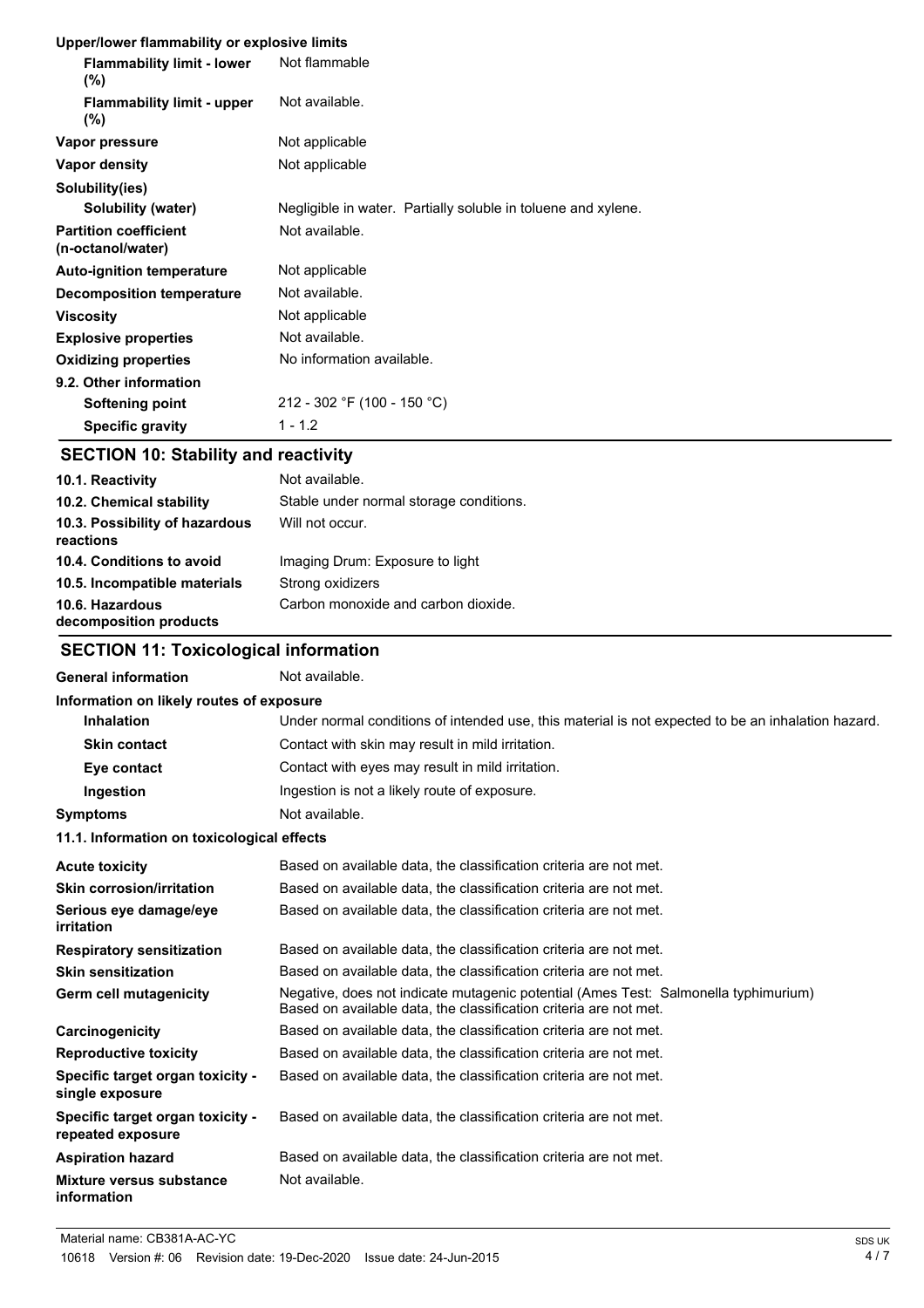## **SECTION 12: Ecological information**

| 12.1. Toxicity                                            |                                         | $LL50:$ > 100 mg/l, Rainbow Trout, 96.00 Hours |                      |  |  |
|-----------------------------------------------------------|-----------------------------------------|------------------------------------------------|----------------------|--|--|
| <b>Product</b>                                            |                                         | <b>Species</b>                                 | <b>Test Results</b>  |  |  |
| <b>Cyan Toner</b>                                         |                                         |                                                |                      |  |  |
| <b>Aquatic</b>                                            |                                         |                                                |                      |  |  |
| Fish                                                      | LL50                                    | <b>Rainbow Trout</b>                           | > 100 mg/l, 96 Hours |  |  |
| 12.2. Persistence and<br>degradability                    | Not available.                          |                                                |                      |  |  |
| 12.3. Bioaccumulative potential                           | Not available.                          |                                                |                      |  |  |
| <b>Partition coefficient</b><br>n-octanol/water (log Kow) | Not available.                          |                                                |                      |  |  |
| <b>Bioconcentration factor (BCF)</b>                      | Not available.                          |                                                |                      |  |  |
| 12.4. Mobility in soil                                    | Not available.                          |                                                |                      |  |  |
| 12.5. Results of PBT and vPvB<br>assessment               | Not a PBT or vPvB substance or mixture. |                                                |                      |  |  |
| 12.6. Other adverse effects                               | Not available.                          |                                                |                      |  |  |

## **SECTION 13: Disposal considerations**

| 13.1. Waste treatment methods |                                                                                                                                                                                                                                                                                   |
|-------------------------------|-----------------------------------------------------------------------------------------------------------------------------------------------------------------------------------------------------------------------------------------------------------------------------------|
| <b>Residual waste</b>         | Not available.                                                                                                                                                                                                                                                                    |
| <b>Contaminated packaging</b> | Not available.                                                                                                                                                                                                                                                                    |
| EU waste code                 | Not available.                                                                                                                                                                                                                                                                    |
| Disposal methods/information  | Do not shred toner cartridge, unless dust-explosion prevention measures are taken. Finely<br>dispersed particles may form explosive mixtures in air. Dispose of in compliance with federal,<br>state, and local regulations.                                                      |
|                               | HP's Planet Partners (trademark) supplies recycling program enables simple, convenient recycling<br>of HP original inkiet and Laser Jet supplies. For more information and to determine if this service<br>is available in your location, please visit http://www.hp.com/recycle. |

## **SECTION 14: Transport information**

**Further information** Not a dangerous good under DOT, IATA, ADR, IMDG, or RID.

#### **SECTION 15: Regulatory information**

**15.1. Safety, health and environmental regulations/legislation specific for the substance or mixture**

#### **EU regulations**

| Regulation (EC) No. 1005/2009 on substances that deplete the ozone layer, Annex I and II, as amended |  |  |  |  |
|------------------------------------------------------------------------------------------------------|--|--|--|--|
| Not listed.                                                                                          |  |  |  |  |
|                                                                                                      |  |  |  |  |

**Regulation (EC) No. 850/2004 On persistent organic pollutants, Annex I as amended** Not listed.

**Regulation (EU) No. 649/2012 concerning the export and import of dangerous chemicals, Annex I, Part 1 as amended** Not listed.

**Regulation (EU) No. 649/2012 concerning the export and import of dangerous chemicals, Annex I, Part 2 as amended** Not listed.

**Regulation (EU) No. 649/2012 concerning the export and import of dangerous chemicals, Annex I, Part 3 as amended** Not listed.

#### **Regulation (EU) No. 649/2012 concerning the export and import of dangerous chemicals, Annex V as amended** Not listed.

- **Regulation (EC) No. 166/2006 Annex II Pollutant Release and Transfer Registry, as amended** Not listed.
- **Regulation (EC) No. 1907/2006, REACH Article 59(10) Candidate List as currently published by ECHA** Not listed.

#### **Authorizations**

## **Regulation (EC) No. 1907/2006, REACH Annex XIV Substances subject to authorization, as amended** Not listed.

## **Restrictions on use**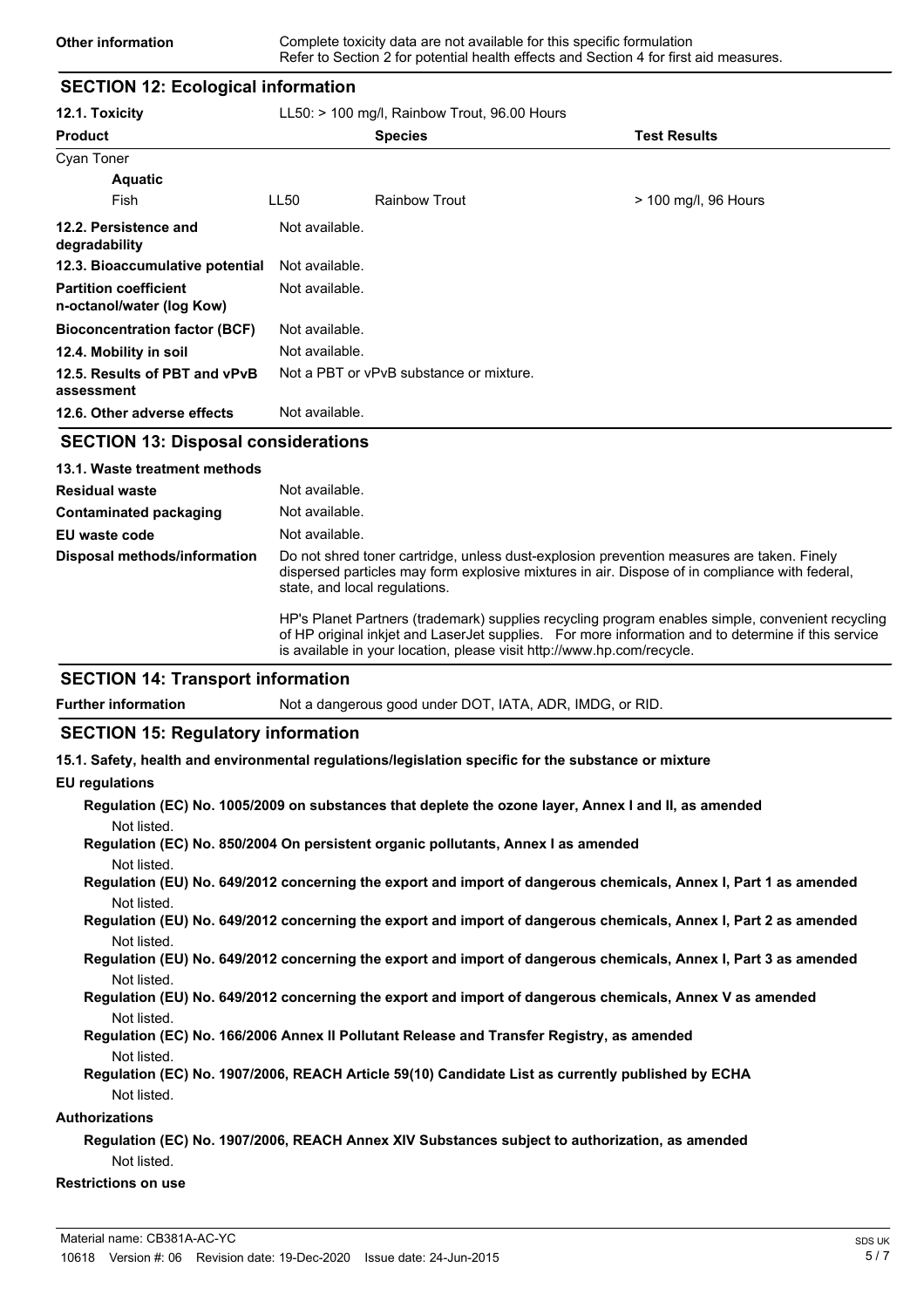|                                                                                           | Regulation (EC) No. 1907/2006, REACH Annex XVII Substances subject to restriction on marketing and use as amended                                                                                                                                                                                                                                                                                                                                                                                                                                                                                                                                                                                     |
|-------------------------------------------------------------------------------------------|-------------------------------------------------------------------------------------------------------------------------------------------------------------------------------------------------------------------------------------------------------------------------------------------------------------------------------------------------------------------------------------------------------------------------------------------------------------------------------------------------------------------------------------------------------------------------------------------------------------------------------------------------------------------------------------------------------|
| Not listed.                                                                               |                                                                                                                                                                                                                                                                                                                                                                                                                                                                                                                                                                                                                                                                                                       |
| work, as amended                                                                          | Directive 2004/37/EC: on the protection of workers from the risks related to exposure to carcinogens and mutagens at                                                                                                                                                                                                                                                                                                                                                                                                                                                                                                                                                                                  |
| Not listed.                                                                               |                                                                                                                                                                                                                                                                                                                                                                                                                                                                                                                                                                                                                                                                                                       |
| <b>Other EU regulations</b>                                                               |                                                                                                                                                                                                                                                                                                                                                                                                                                                                                                                                                                                                                                                                                                       |
|                                                                                           | Directive 2012/18/EU on major accident hazards involving dangerous substances, as amended                                                                                                                                                                                                                                                                                                                                                                                                                                                                                                                                                                                                             |
| Not listed.                                                                               |                                                                                                                                                                                                                                                                                                                                                                                                                                                                                                                                                                                                                                                                                                       |
| <b>Other regulations</b>                                                                  | All chemical substances in this HP product have been notified or are exempt from notification<br>under chemical substances notification laws in the following countries: US (TSCA), EU<br>(EINECS/ELINCS), Switzerland, Canada (DSL/NDSL), Australia, Japan, Philippines, South Korea,<br>New Zealand, and China.                                                                                                                                                                                                                                                                                                                                                                                     |
| <b>Other information</b>                                                                  | This Safety Data Sheet complies with the requirements of Regulation (EU) 2015/830.<br>Classification according to Regulation (EC) No 1272/2008 as amended.                                                                                                                                                                                                                                                                                                                                                                                                                                                                                                                                            |
| <b>National regulations</b>                                                               | Not available.                                                                                                                                                                                                                                                                                                                                                                                                                                                                                                                                                                                                                                                                                        |
| 15.2. Chemical safety<br>assessment                                                       | See attached SUMI or GEIS document, if applicable.                                                                                                                                                                                                                                                                                                                                                                                                                                                                                                                                                                                                                                                    |
| <b>SECTION 16: Other information</b>                                                      |                                                                                                                                                                                                                                                                                                                                                                                                                                                                                                                                                                                                                                                                                                       |
| <b>References</b>                                                                         | Regulation (EC) No. 1907/2006 of December 18, 2006 concerning the Registration, Evaluation,<br>Authorization and Restriction of Chemicals (REACH) and establishing a European Chemicals<br>Agency (REACH).                                                                                                                                                                                                                                                                                                                                                                                                                                                                                            |
|                                                                                           | Regulation (EU) 2015/830 of May 28, 2015 amending Regulation (EC) No. 1907/2006.                                                                                                                                                                                                                                                                                                                                                                                                                                                                                                                                                                                                                      |
|                                                                                           | Regulation (EC) No. 1272/2008 of December 16, 2008 on classification, labeling and packaging of<br>substances and mixtures, and amendments (CLP).                                                                                                                                                                                                                                                                                                                                                                                                                                                                                                                                                     |
| Information on evaluation<br>method leading to the<br>classification of mixture           | The classification for health and environmental hazards is derived by a combination of calculation<br>methods and test data, if available.                                                                                                                                                                                                                                                                                                                                                                                                                                                                                                                                                            |
| <b>Full text of any H-statements</b><br>not written out in full under<br>Sections 2 to 15 | None.                                                                                                                                                                                                                                                                                                                                                                                                                                                                                                                                                                                                                                                                                                 |
| <b>Revision information</b>                                                               | None.                                                                                                                                                                                                                                                                                                                                                                                                                                                                                                                                                                                                                                                                                                 |
| <b>Training information</b>                                                               | Follow training instructions when handling this material.                                                                                                                                                                                                                                                                                                                                                                                                                                                                                                                                                                                                                                             |
| <b>Disclaimer</b>                                                                         | This Safety Data Sheet document is provided without charge to customers of HP. Data is the most<br>current known to HP at the time of preparation of this document and is believed to be accurate. It<br>should not be construed as guaranteeing specific properties of the products as described or<br>suitability for a particular application. This document was prepared to the requirements of the<br>jurisdiction specified in Section 1 above and may not meet regulatory requirements in other<br>countries.                                                                                                                                                                                  |
|                                                                                           | This safety data sheet is meant to convey information about HP inks (toners) provided in HP<br>Original ink (toner) supplies. If our Safety Data Sheet has been provided to you with a refilled,<br>remanufactured, compatible or other non-HP Original supply please be aware that the information<br>contained herein was not meant to convey information about such products and there could be<br>considerable differences from information in this document and the safety information for the<br>product you purchased. Please contact the seller of the refilled, remanufactured or compatible<br>supplies for applicable information, including information on personal protective equipment, |

exposure risks and safe handling guidance. HP does not accept refilled, remanufactured or

compatible supplies in our recycling programs.